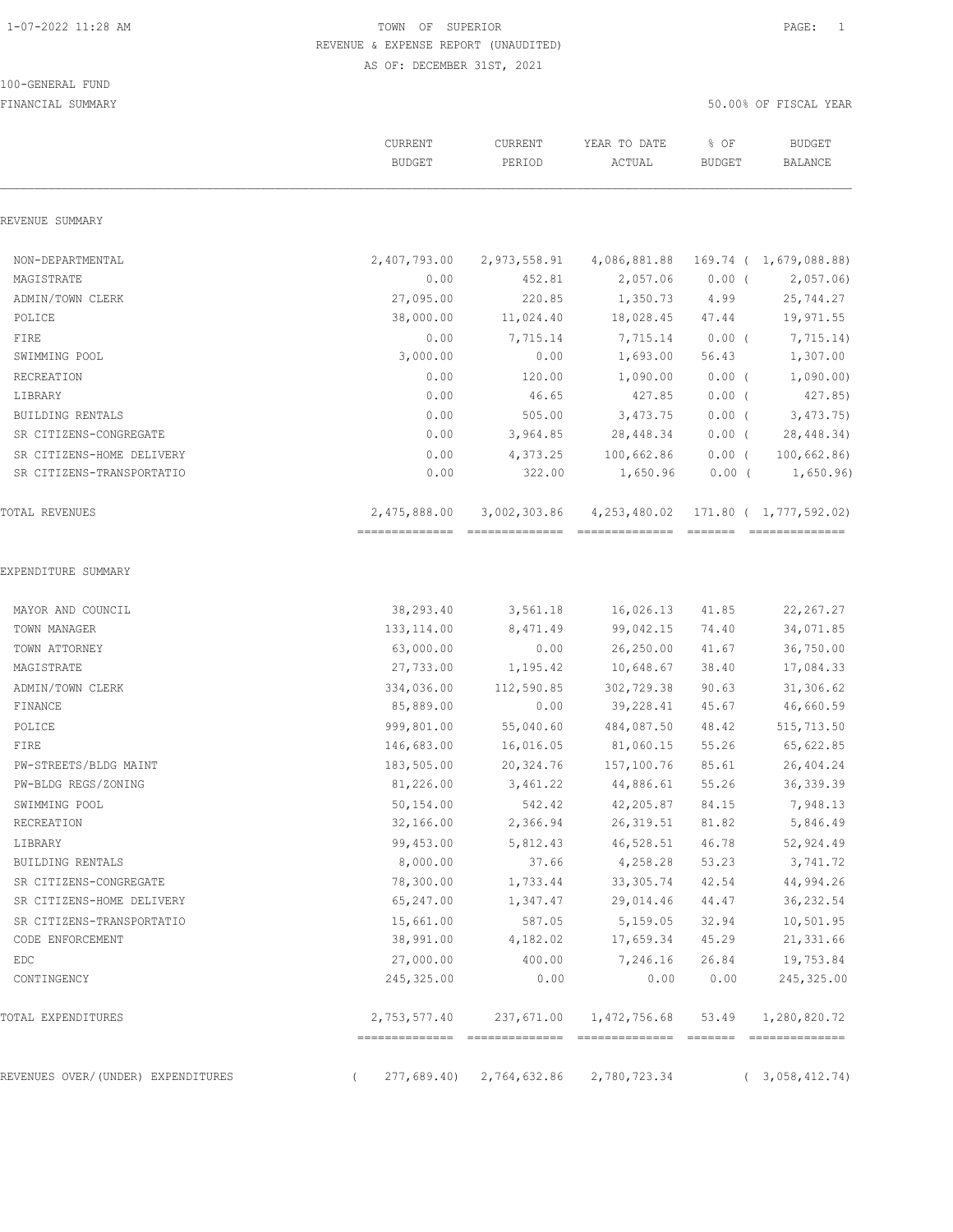|                                    | CURRENT<br><b>BUDGET</b> | CURRENT<br>PERIOD | YEAR TO DATE<br>ACTUAL               | % OF<br><b>BUDGET</b> | <b>BUDGET</b><br><b>BALANCE</b> |
|------------------------------------|--------------------------|-------------------|--------------------------------------|-----------------------|---------------------------------|
| REVENUE SUMMARY                    |                          |                   |                                      |                       |                                 |
| NON-DEPARTMENTAL                   | 11,466.00                | 100.00            | 720.00                               | 6.28                  | 10,746.00                       |
| TOTAL REVENUES                     | 11,466.00                | 100.00            | 720.00                               | 6.28                  | 10,746.00                       |
| EXPENDITURE SUMMARY                |                          |                   |                                      |                       |                                 |
| NON-DEPARTMENTAL                   | 19,681.00                | 7,597.83          | $61,359.06$ $311.77$ ( $41,678.06$ ) |                       |                                 |
| TOTAL EXPENDITURES                 | 19,681.00                | 7,597.83          | 61,359.06 311.77 (                   |                       | 41,678.06)                      |
| REVENUES OVER/(UNDER) EXPENDITURES | 8,215.00(                | 7,497.83)(        | 60, 639.06                           |                       | 52,424.06                       |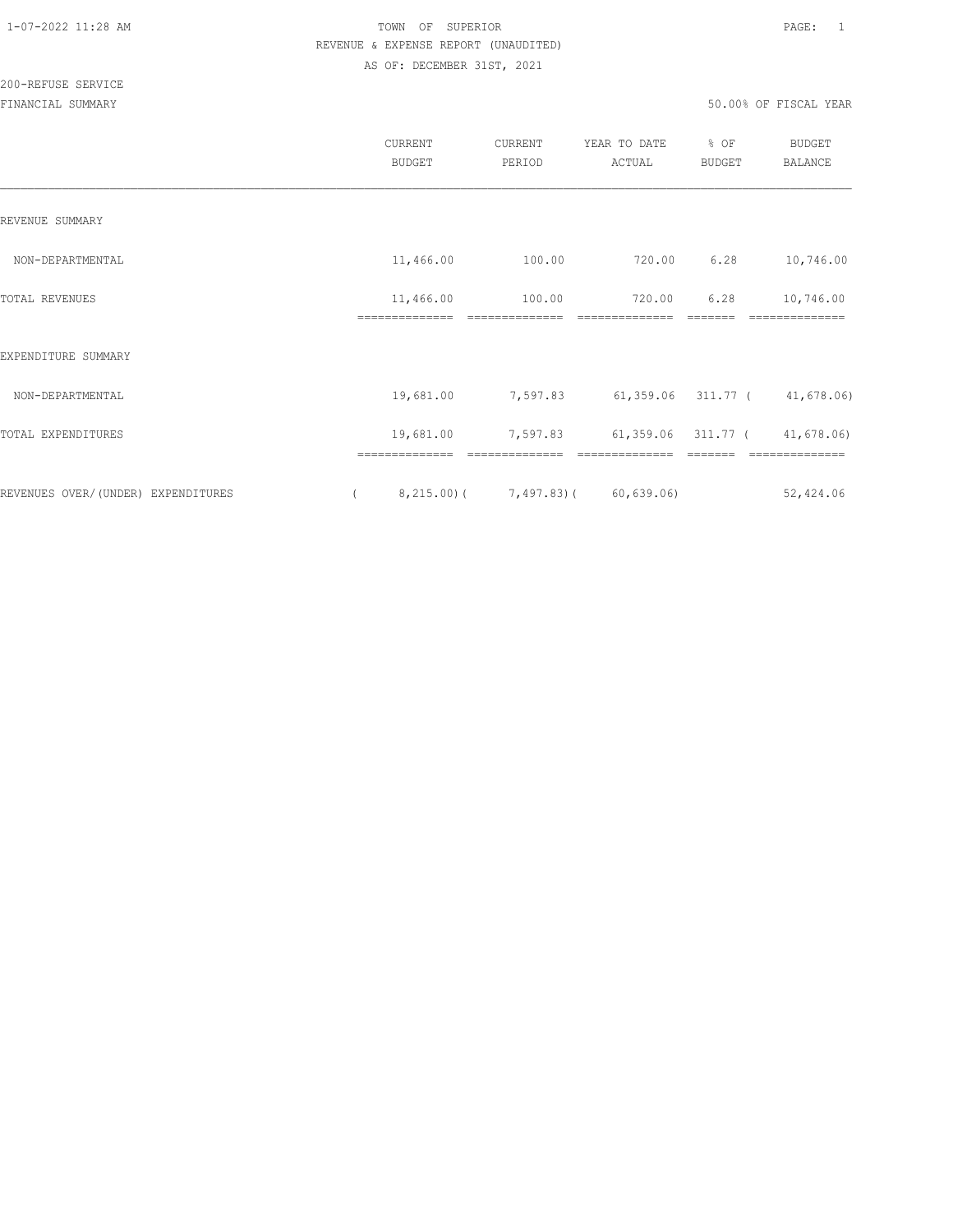#### 210-SEWER

|                                    | CURRENT<br><b>BUDGET</b>     | CURRENT<br>PERIOD                      | YEAR TO DATE<br>ACTUAL       | % OF<br><b>BUDGET</b> | <b>BUDGET</b><br>BALANCE     |
|------------------------------------|------------------------------|----------------------------------------|------------------------------|-----------------------|------------------------------|
| REVENUE SUMMARY                    |                              |                                        |                              |                       |                              |
| NON-DEPARTMENTAL                   | 477,900.00                   |                                        | 39,247.18 232,244.60 48.60   |                       | 245,655.40                   |
| <b>TOTAL REVENUES</b>              | 477,900.00<br>============== | 39,247.18                              | 232,244.60                   | 48.60                 | 245,655.40                   |
| EXPENDITURE SUMMARY                |                              |                                        |                              |                       |                              |
| NON-DEPARTMENTAL                   |                              | 445,697.00 17,453.88 188,735.98 42.35  |                              |                       | 256,961.02                   |
| TOTAL EXPENDITURES                 | ==============               | 445,697.00 17,453.88<br>============== | 188,735.98<br>============== | 42.35                 | 256,961.02<br>============== |
| REVENUES OVER/(UNDER) EXPENDITURES | 32,203.00                    | 21,793.30                              | 43,508.62                    | $\overline{a}$        | 11, 305.62)                  |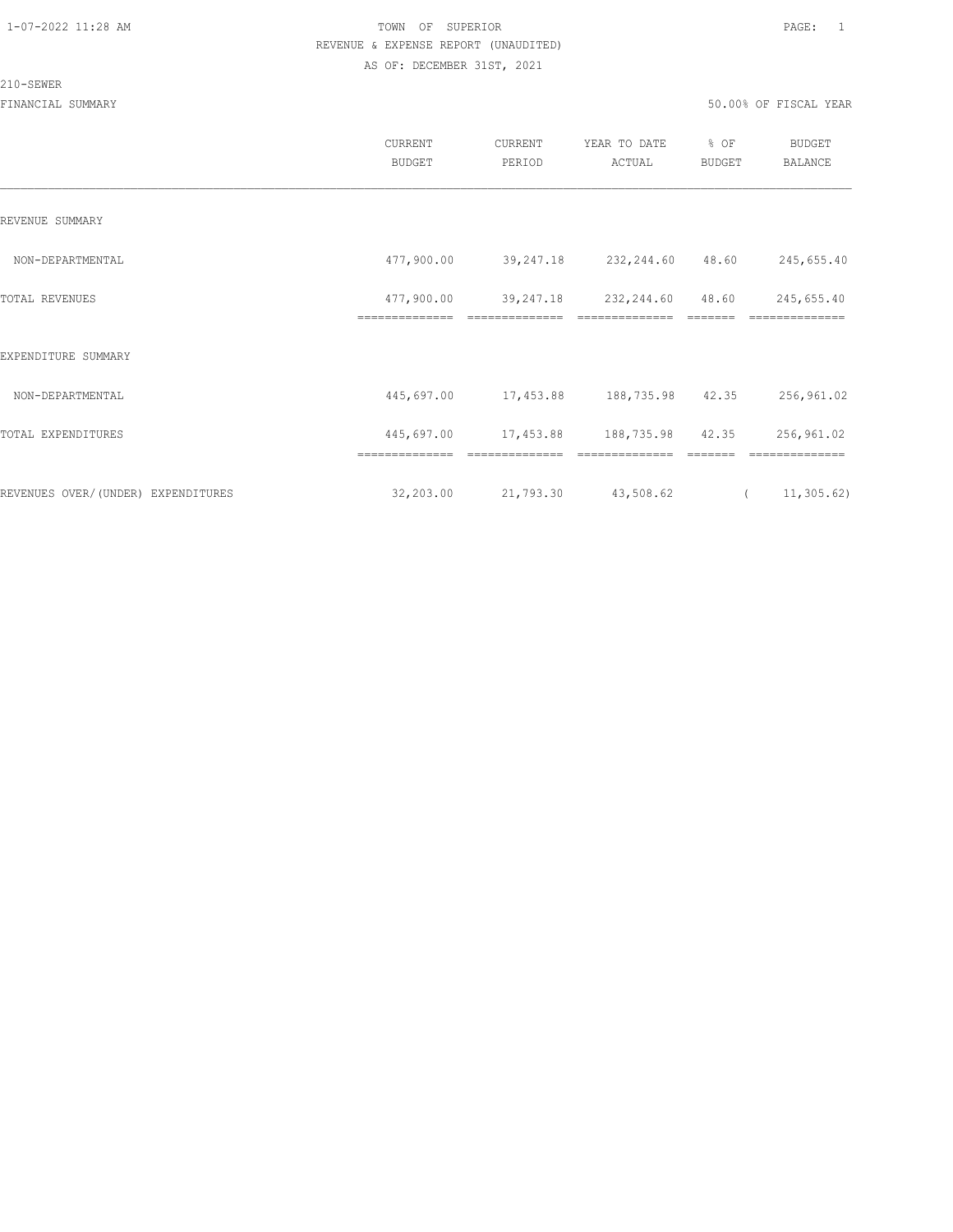#### 220-AMBULANCE

|                                    | CURRENT<br><b>BUDGET</b> | CURRENT<br>PERIOD | YEAR TO DATE<br>ACTUAL         | % OF<br><b>BUDGET</b> | <b>BUDGET</b><br><b>BALANCE</b> |
|------------------------------------|--------------------------|-------------------|--------------------------------|-----------------------|---------------------------------|
| REVENUE SUMMARY                    |                          |                   |                                |                       |                                 |
| NON-DEPARTMENTAL                   | 510,000.00               |                   | 30,044.99   161,346.89   31.64 |                       | 348,653.11                      |
| TOTAL REVENUES                     | 510,000.00               | 30,044.99         | 161,346.89                     | 31.64                 | 348,653.11                      |
| EXPENDITURE SUMMARY                |                          |                   |                                |                       |                                 |
| NON-DEPARTMENTAL                   | 539,999.00               | 29,579.42         | 236,983.70                     | 43.89                 | 303,015.30                      |
| TOTAL EXPENDITURES                 | 539,999.00               | 29,579.42         | 236,983.70 43.89               |                       | 303,015.30                      |
|                                    |                          |                   |                                |                       |                                 |
| REVENUES OVER/(UNDER) EXPENDITURES | 29,999.00)               |                   | 465.57 ( 75,636.81)            |                       | 45,637.81                       |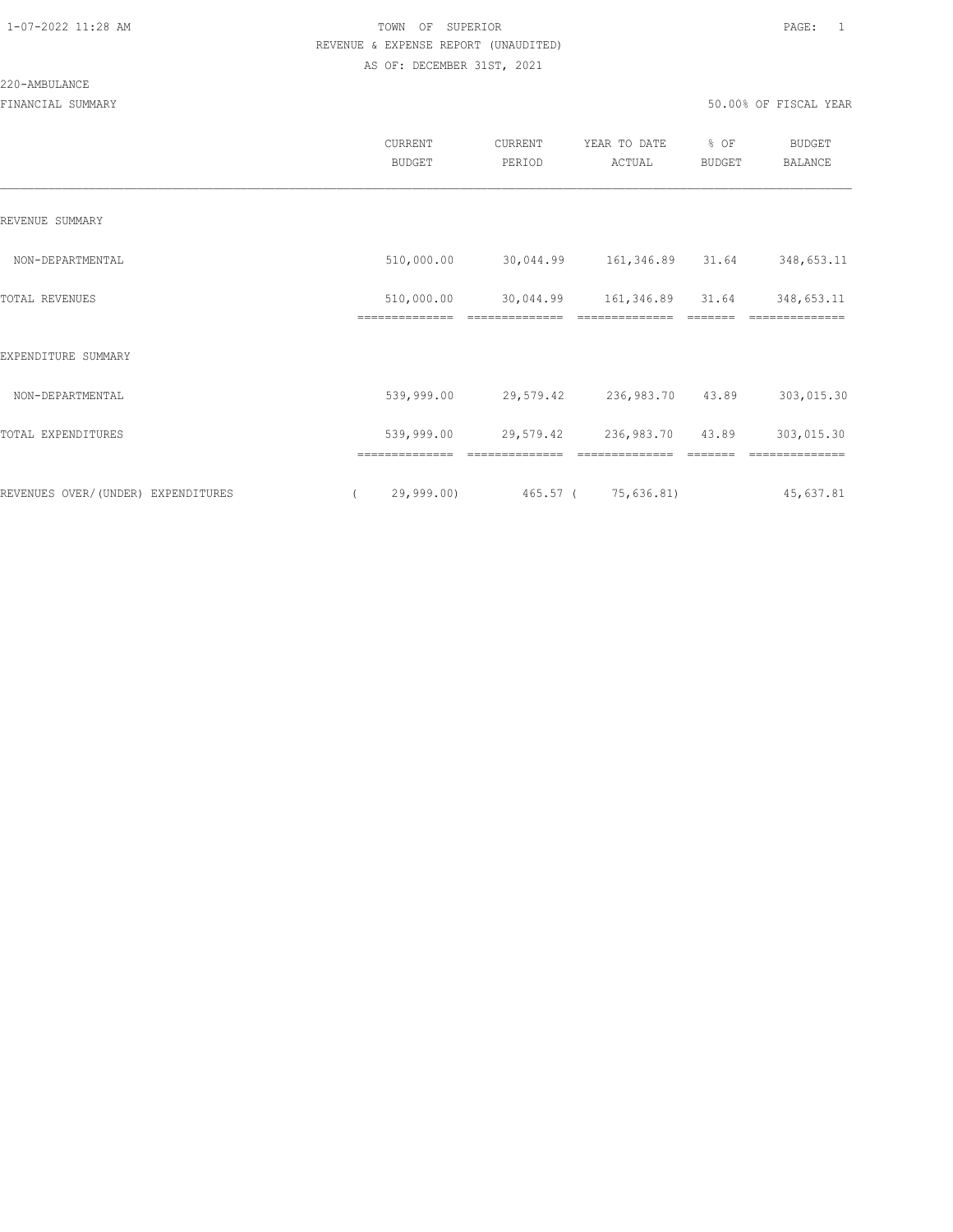#### 230-CEMETARY

|                                    | CURRENT<br><b>BUDGET</b>    | CURRENT<br>PERIOD | YEAR TO DATE<br>ACTUAL | % OF<br><b>BUDGET</b> | <b>BUDGET</b><br><b>BALANCE</b> |
|------------------------------------|-----------------------------|-------------------|------------------------|-----------------------|---------------------------------|
| REVENUE SUMMARY                    |                             |                   |                        |                       |                                 |
| NON-DEPARTMENTAL                   | 25,000.00                   | 12,600.00         | 31,050.00 124.20 (     |                       | 6,050.00)                       |
| TOTAL REVENUES                     | 25,000.00<br>============== | 12,600.00         | 31,050.00              | 124.20 (              | 6,050.00                        |
| EXPENDITURE SUMMARY                |                             |                   |                        |                       |                                 |
| NON-DEPARTMENTAL                   | 18,991.00                   | 10,068.35         | 28,989.51 152.65 (     |                       | 9,998.51)                       |
| TOTAL EXPENDITURES                 | 18,991.00                   | 10,068.35         | 28,989.51 152.65 (     |                       | 9,998.51)                       |
|                                    |                             |                   |                        |                       |                                 |
| REVENUES OVER/(UNDER) EXPENDITURES | 6,009.00                    | 2,531.65          | 2,060.49               |                       | 3,948.51                        |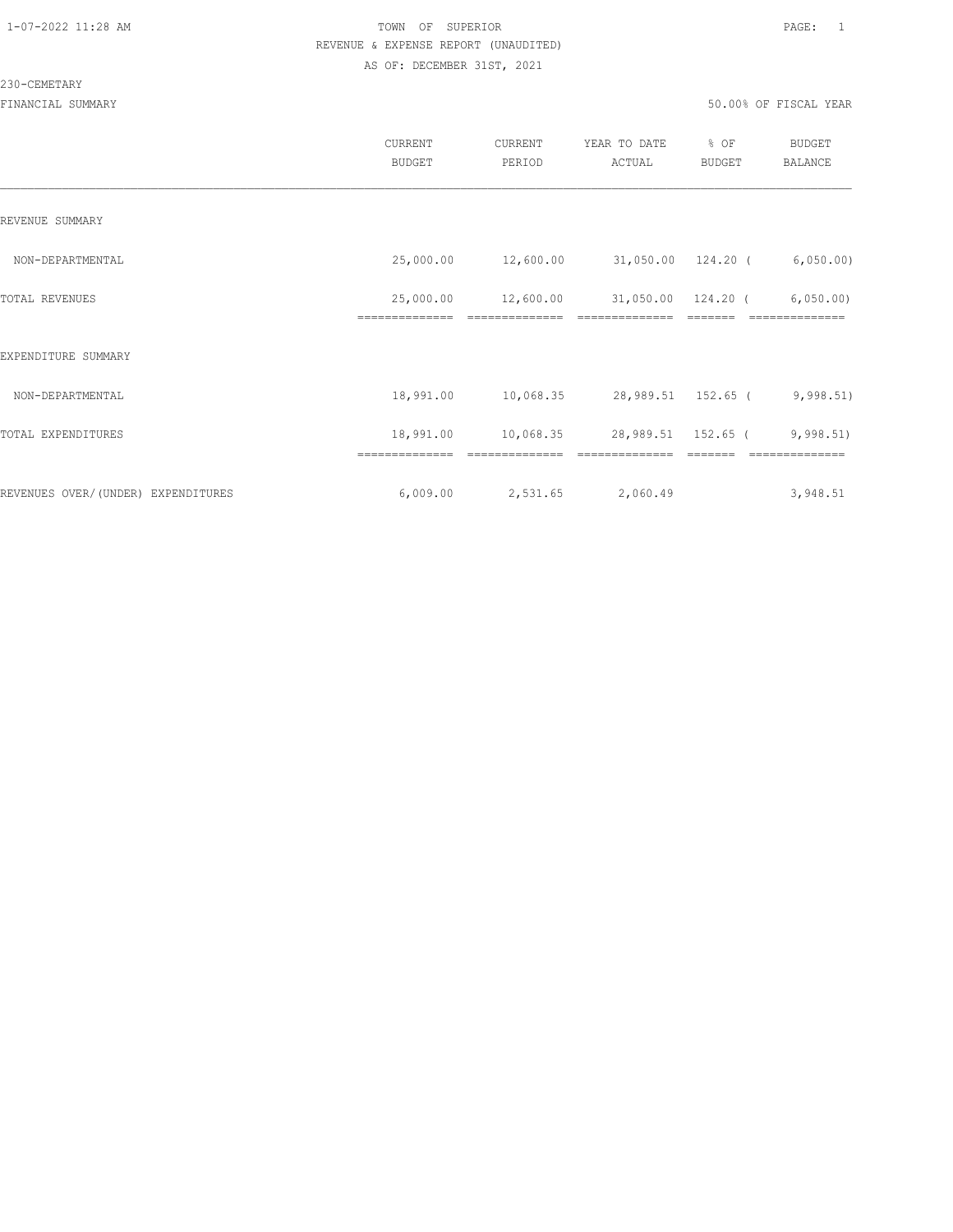# 300-HIGHWAY USERS REVENUE

|                                    | <b>CURRENT</b><br><b>BUDGET</b> | CURRENT<br>PERIOD                               | YEAR TO DATE<br>ACTUAL     | % OF<br><b>BUDGET</b> | <b>BUDGET</b><br><b>BALANCE</b> |
|------------------------------------|---------------------------------|-------------------------------------------------|----------------------------|-----------------------|---------------------------------|
| REVENUE SUMMARY                    |                                 |                                                 |                            |                       |                                 |
| NON-DEPARTMENTAL                   | 1,318,659.00                    | 21, 184. 92 137, 161. 79 10. 40 1, 181, 497. 21 |                            |                       |                                 |
| <b>TOTAL REVENUES</b>              | 1,318,659.00                    | 21, 184. 92 137, 161. 79 10. 40                 |                            |                       | 1,181,497.21                    |
| EXPENDITURE SUMMARY                |                                 |                                                 |                            |                       |                                 |
| NON-DEPARTMENTAL                   | 1,253,097.00                    |                                                 | 22,852.65 407,608.81 32.53 |                       | 845,488.19                      |
| TOTAL EXPENDITURES                 |                                 | 1,253,097.00 22,852.65 407,608.81 32.53         |                            |                       | 845,488.19                      |
|                                    |                                 |                                                 |                            |                       |                                 |
| REVENUES OVER/(UNDER) EXPENDITURES |                                 | $65, 562.00$ ( 1, 667.73) ( 270, 447.02)        |                            |                       | 336,009.02                      |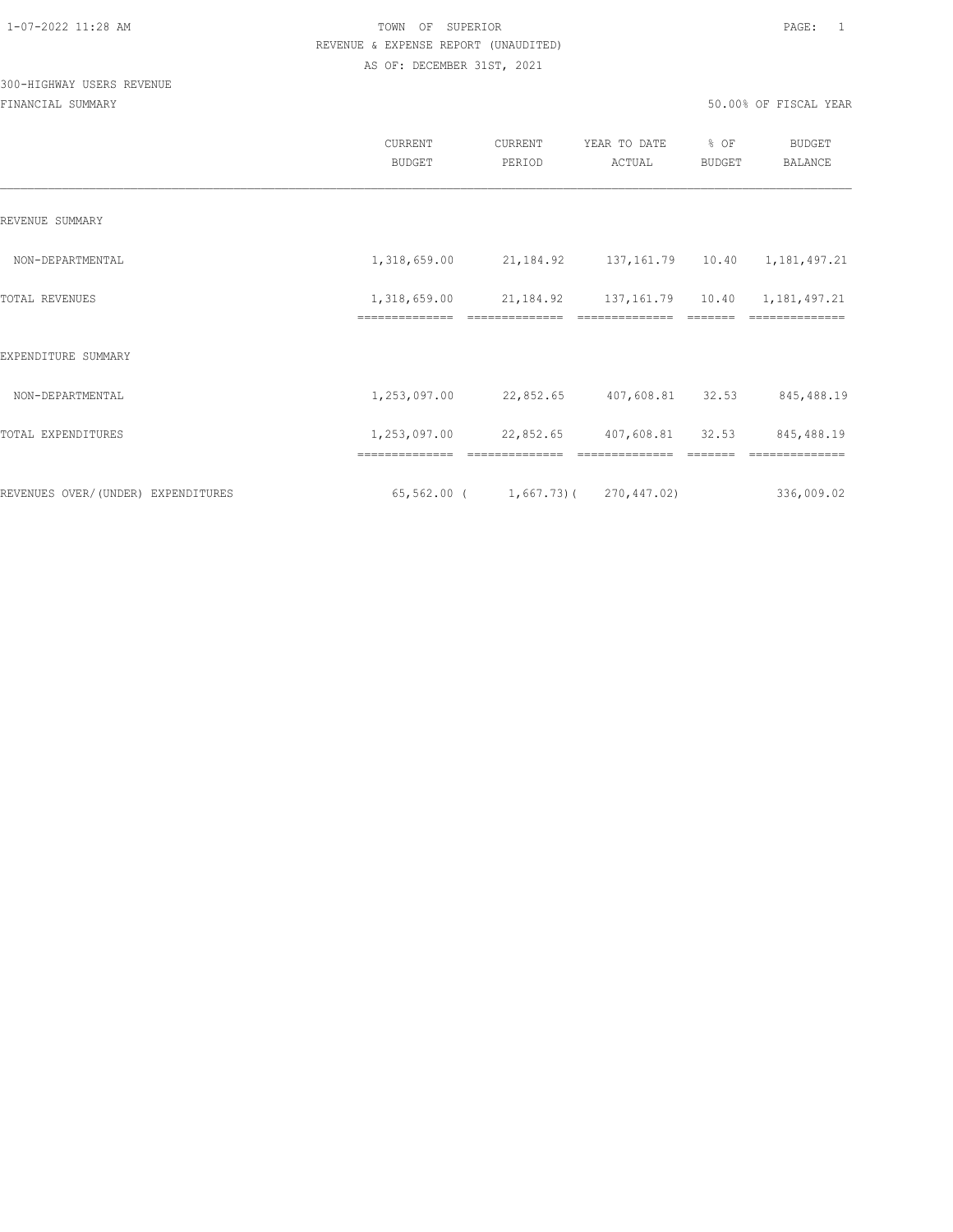#### 310-EXCISE TAX

|                                    | CURRENT<br>BUDGET            | CURRENT<br>PERIOD                                     | YEAR TO DATE<br>ACTUAL            | % OF<br>BUDGET | <b>BUDGET</b><br><b>BALANCE</b> |
|------------------------------------|------------------------------|-------------------------------------------------------|-----------------------------------|----------------|---------------------------------|
| REVENUE SUMMARY                    |                              |                                                       |                                   |                |                                 |
| NON-DEPARTMENTAL                   |                              | 115,771.00 217,626.93 217,626.93 187.98 ( 101,855.93) |                                   |                |                                 |
| TOTAL REVENUES                     | 115,771.00<br>============== | 217,626.93 217,626.93 187.98 (                        |                                   |                | 101,855.93)<br>==========       |
| EXPENDITURE SUMMARY                |                              |                                                       |                                   |                |                                 |
| NON-DEPARTMENTAL                   | 173,583.00                   | 6,490.06                                              | 53,520.26 30.83                   |                | 120,062.74                      |
| TOTAL EXPENDITURES                 | 173,583.00                   | 6,490.06                                              | 53,520.26 30.83<br>-------------- |                | 120,062.74<br>--------------    |
| REVENUES OVER/(UNDER) EXPENDITURES | ==============<br>$\sqrt{2}$ | 57,812.00) 211,136.87 164,106.67                      |                                   | $\overline{a}$ | 221,918.67)                     |
|                                    |                              |                                                       |                                   |                |                                 |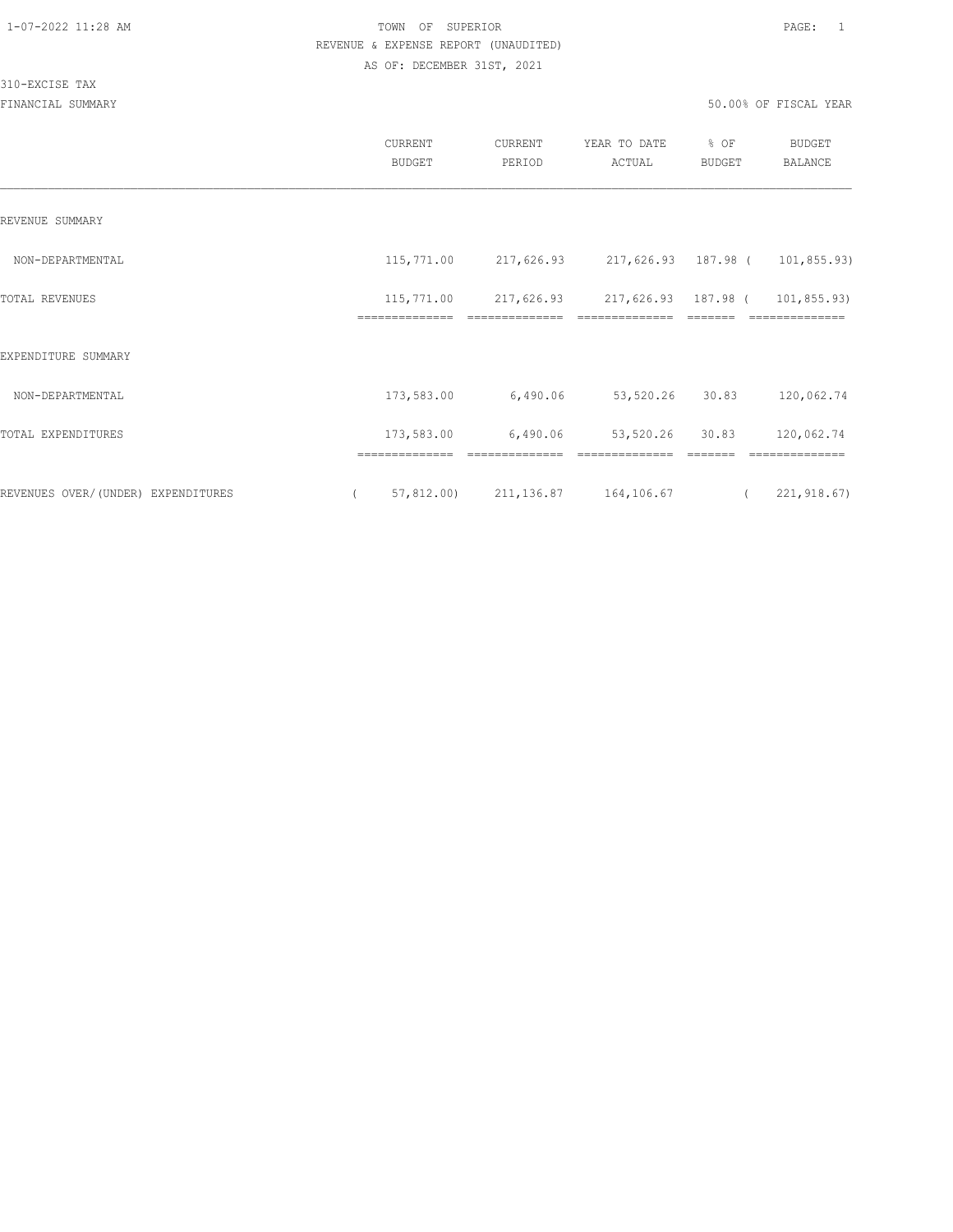|                     | CURRENT<br>BUDGET                                                                                                                                                                                                                                                                                                                                                                                                                                                                            | CURRENT<br>PERIOD                 | YEAR TO DATE<br>ACTUAL                                                                                                                                                                                                                                                                                                                                                                                                                                                                 | % OF<br>BUDGET                                                                                                                                                                                                                                                                                                                                                                                                                                                                           | BUDGET<br>BALANCE                  |
|---------------------|----------------------------------------------------------------------------------------------------------------------------------------------------------------------------------------------------------------------------------------------------------------------------------------------------------------------------------------------------------------------------------------------------------------------------------------------------------------------------------------------|-----------------------------------|----------------------------------------------------------------------------------------------------------------------------------------------------------------------------------------------------------------------------------------------------------------------------------------------------------------------------------------------------------------------------------------------------------------------------------------------------------------------------------------|------------------------------------------------------------------------------------------------------------------------------------------------------------------------------------------------------------------------------------------------------------------------------------------------------------------------------------------------------------------------------------------------------------------------------------------------------------------------------------------|------------------------------------|
| REVENUE SUMMARY     |                                                                                                                                                                                                                                                                                                                                                                                                                                                                                              |                                   |                                                                                                                                                                                                                                                                                                                                                                                                                                                                                        |                                                                                                                                                                                                                                                                                                                                                                                                                                                                                          |                                    |
| EXPENDITURE SUMMARY | --------------<br>.                                                                                                                                                                                                                                                                                                                                                                                                                                                                          | --------------<br>.               | --------------<br>_______________                                                                                                                                                                                                                                                                                                                                                                                                                                                      | --------<br>________                                                                                                                                                                                                                                                                                                                                                                                                                                                                     | --------------<br>------------     |
|                     | $\begin{array}{c} \multicolumn{2}{c} {\textbf{1}} & \multicolumn{2}{c} {\textbf{2}} & \multicolumn{2}{c} {\textbf{3}} & \multicolumn{2}{c} {\textbf{4}} \\ \multicolumn{2}{c} {\textbf{2}} & \multicolumn{2}{c} {\textbf{3}} & \multicolumn{2}{c} {\textbf{4}} & \multicolumn{2}{c} {\textbf{5}} & \multicolumn{2}{c} {\textbf{6}} \\ \multicolumn{2}{c} {\textbf{5}} & \multicolumn{2}{c} {\textbf{6}} & \multicolumn{2}{c} {\textbf{7}} & \multicolumn{2}{c} {\textbf{8}} & \multicolumn{$ | ______________<br>--------------- | $\begin{array}{cccccccccc} \multicolumn{2}{c}{} & \multicolumn{2}{c}{} & \multicolumn{2}{c}{} & \multicolumn{2}{c}{} & \multicolumn{2}{c}{} & \multicolumn{2}{c}{} & \multicolumn{2}{c}{} & \multicolumn{2}{c}{} & \multicolumn{2}{c}{} & \multicolumn{2}{c}{} & \multicolumn{2}{c}{} & \multicolumn{2}{c}{} & \multicolumn{2}{c}{} & \multicolumn{2}{c}{} & \multicolumn{2}{c}{} & \multicolumn{2}{c}{} & \multicolumn{2}{c}{} & \multicolumn{2}{c}{} & \multicolumn{2}{c}{} & \mult$ | $\begin{tabular}{ll} \multicolumn{3}{l}{} & \multicolumn{3}{l}{} & \multicolumn{3}{l}{} \\ \multicolumn{3}{l}{} & \multicolumn{3}{l}{} & \multicolumn{3}{l}{} \\ \multicolumn{3}{l}{} & \multicolumn{3}{l}{} & \multicolumn{3}{l}{} \\ \multicolumn{3}{l}{} & \multicolumn{3}{l}{} & \multicolumn{3}{l}{} \\ \multicolumn{3}{l}{} & \multicolumn{3}{l}{} & \multicolumn{3}{l}{} \\ \multicolumn{3}{l}{} & \multicolumn{3}{l}{} & \multicolumn{3}{l}{} \\ \multicolumn{3}{l}{} & \multic$ | --------------<br>---------------- |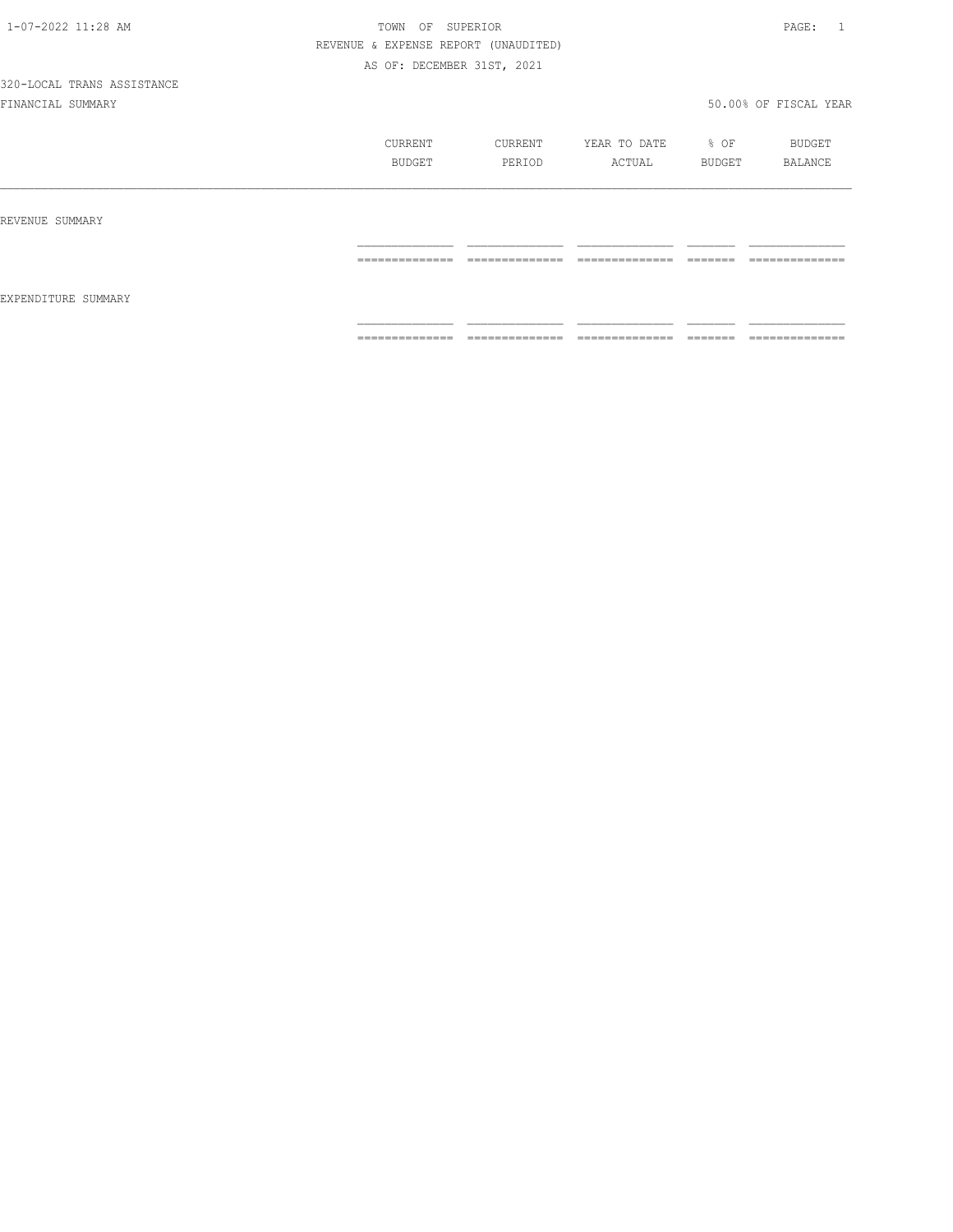400-GADA BOND

|                     | CURRENT<br>BUDGET                                                                                                                                                                                                                                                                                                                                                                                                                                                                      | CURRENT<br>PERIOD                 | YEAR TO DATE<br>ACTUAL                                                                                                                                                                                                                                                                                                                                                                                                                                                                       | % OF<br>BUDGET      | BUDGET<br>BALANCE                  |
|---------------------|----------------------------------------------------------------------------------------------------------------------------------------------------------------------------------------------------------------------------------------------------------------------------------------------------------------------------------------------------------------------------------------------------------------------------------------------------------------------------------------|-----------------------------------|----------------------------------------------------------------------------------------------------------------------------------------------------------------------------------------------------------------------------------------------------------------------------------------------------------------------------------------------------------------------------------------------------------------------------------------------------------------------------------------------|---------------------|------------------------------------|
| REVENUE SUMMARY     |                                                                                                                                                                                                                                                                                                                                                                                                                                                                                        |                                   |                                                                                                                                                                                                                                                                                                                                                                                                                                                                                              |                     |                                    |
|                     | ______________<br>----------------                                                                                                                                                                                                                                                                                                                                                                                                                                                     | ______________<br>-------------   | ______________<br>_______________                                                                                                                                                                                                                                                                                                                                                                                                                                                            | --------<br>------- | ______________<br>---------------  |
| EXPENDITURE SUMMARY |                                                                                                                                                                                                                                                                                                                                                                                                                                                                                        |                                   |                                                                                                                                                                                                                                                                                                                                                                                                                                                                                              |                     |                                    |
|                     | $\begin{array}{cccccccccc} \multicolumn{2}{c}{} & \multicolumn{2}{c}{} & \multicolumn{2}{c}{} & \multicolumn{2}{c}{} & \multicolumn{2}{c}{} & \multicolumn{2}{c}{} & \multicolumn{2}{c}{} & \multicolumn{2}{c}{} & \multicolumn{2}{c}{} & \multicolumn{2}{c}{} & \multicolumn{2}{c}{} & \multicolumn{2}{c}{} & \multicolumn{2}{c}{} & \multicolumn{2}{c}{} & \multicolumn{2}{c}{} & \multicolumn{2}{c}{} & \multicolumn{2}{c}{} & \multicolumn{2}{c}{} & \multicolumn{2}{c}{} & \mult$ | ______________<br>--------------- | $\begin{array}{c} \multicolumn{2}{c} {\textbf{1}} & \multicolumn{2}{c} {\textbf{2}} & \multicolumn{2}{c} {\textbf{3}} & \multicolumn{2}{c} {\textbf{4}} \\ \multicolumn{2}{c} {\textbf{2}} & \multicolumn{2}{c} {\textbf{3}} & \multicolumn{2}{c} {\textbf{4}} & \multicolumn{2}{c} {\textbf{5}} & \multicolumn{2}{c} {\textbf{6}} \\ \multicolumn{2}{c} {\textbf{5}} & \multicolumn{2}{c} {\textbf{6}} & \multicolumn{2}{c} {\textbf{7}} & \multicolumn{2}{c} {\textbf{8}} & \multicolumn{$ |                     | ______________<br>---------------- |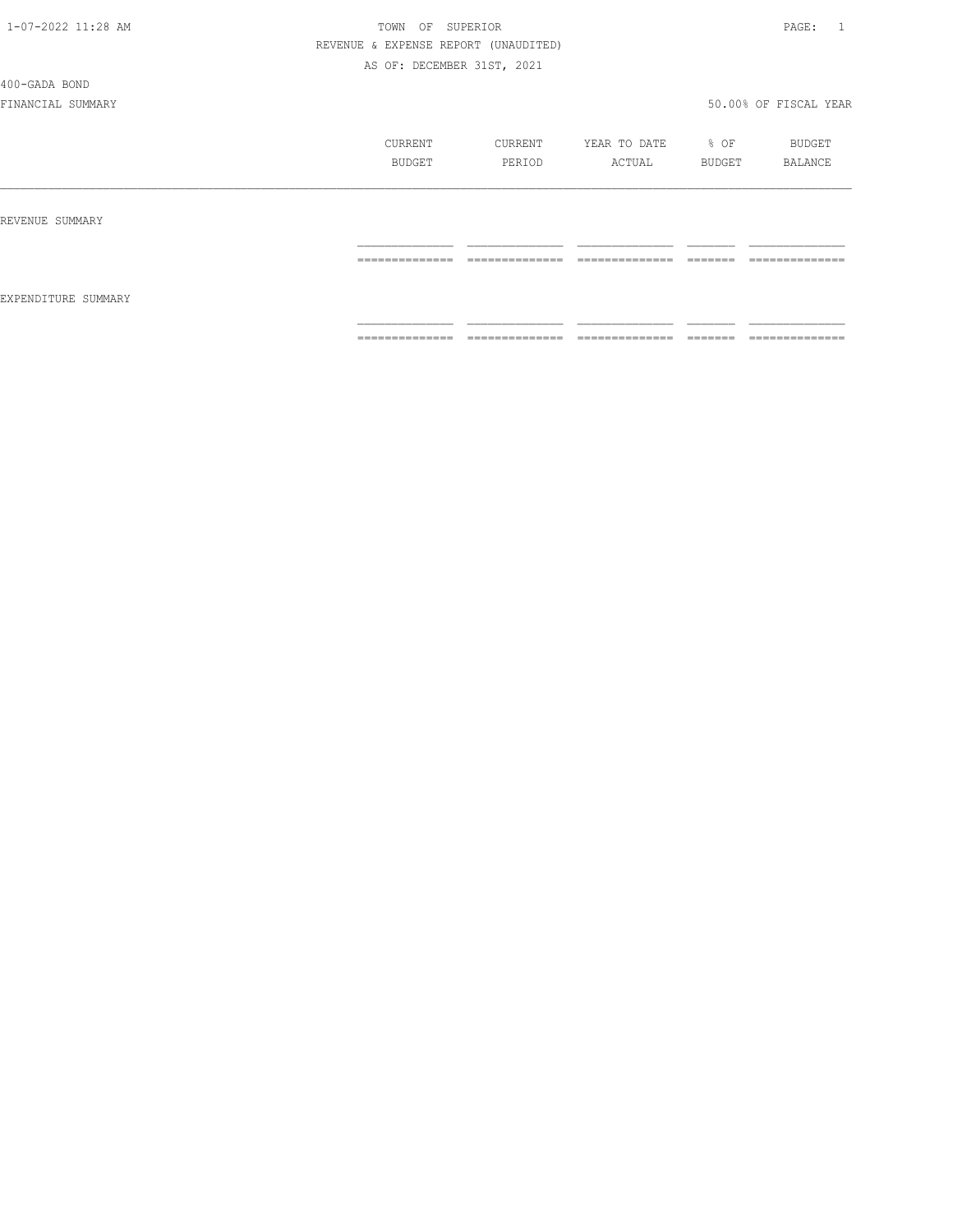#### 410-MPC BOND

|                                    | CURRENT<br><b>BUDGET</b> | CURRENT<br>PERIOD                    | YEAR TO DATE<br>ACTUAL | % OF<br><b>BUDGET</b> | BUDGET<br><b>BALANCE</b> |
|------------------------------------|--------------------------|--------------------------------------|------------------------|-----------------------|--------------------------|
| REVENUE SUMMARY                    |                          |                                      |                        |                       |                          |
| EXPENDITURE SUMMARY                |                          |                                      |                        |                       |                          |
| NON-DEPARTMENTAL                   | 0.00                     | 1,086.27                             | $5,358.33$ 0.00 (      |                       | 5,358.33)                |
| TOTAL EXPENDITURES                 | 0.00                     | 1,086.27                             | 5,358.33               | $0.00$ (              | 5,358.33                 |
| REVENUES OVER/(UNDER) EXPENDITURES |                          | $0.00$ ( $1,086.27$ ) ( $5,358.33$ ) |                        |                       | 5,358.33                 |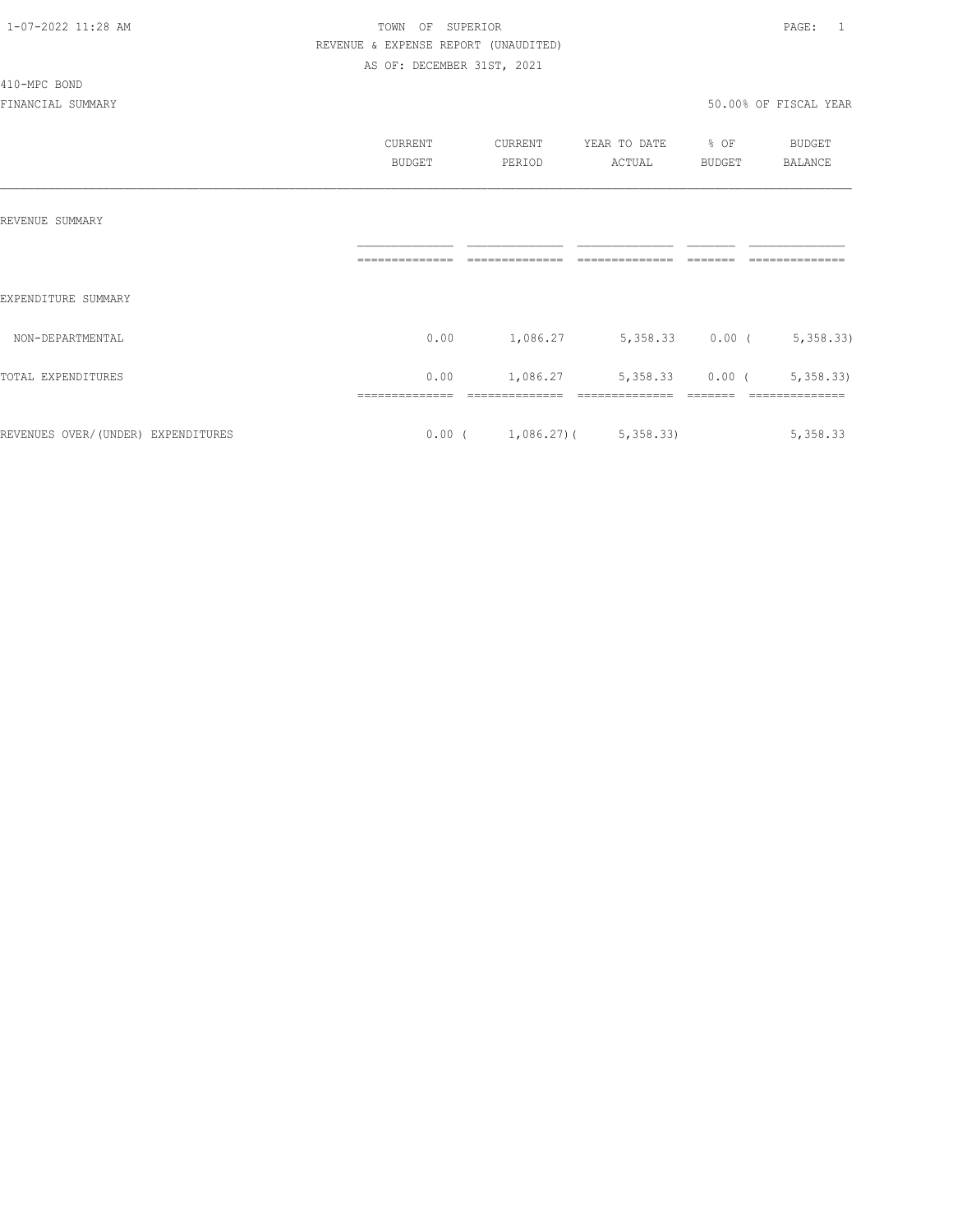#### 500-GRANTS

|                                    | CURRENT<br><b>BUDGET</b> | CURRENT<br>PERIOD | YEAR TO DATE<br>ACTUAL | % OF<br><b>BUDGET</b> | <b>BUDGET</b><br><b>BALANCE</b> |
|------------------------------------|--------------------------|-------------------|------------------------|-----------------------|---------------------------------|
| REVENUE SUMMARY                    |                          |                   |                        |                       |                                 |
| NON-DEPARTMENTAL                   | 2,285,000.00             | 0.00              | 0.00                   | 0.00                  | 2,285,000.00                    |
| FIRE GRANTS                        | 0.00                     | 0.00              | 1,000.00               | $0.00$ (              | 1,000.00)                       |
| <b>TOTAL REVENUES</b>              | 2,285,000.00             | 0.00              | 1,000.00               | 0.04                  | 2,284,000.00                    |
| EXPENDITURE SUMMARY                |                          |                   |                        |                       |                                 |
| NON-DEPARTMENTAL                   | 50,000.00                | 0.00              | 2,498.55               | 5.00                  | 47,501.45                       |
| FIRE GRANTS                        | 0.00                     | 0.00              | 498.50                 | 0.00(                 | 498.50)                         |
| RECREATION GRANTS                  | 0.00                     | 0.00              | 169.89                 | 0.00(                 | 169.89)                         |
| TOTAL EXPENDITURES                 | 50,000.00                | 0.00              | 3,166.94               | 6.33                  | 46,833.06                       |
| REVENUES OVER/(UNDER) EXPENDITURES | 2,235,000.00             | $0.00$ (          | 2,166.94)              |                       | 2, 237, 166.94                  |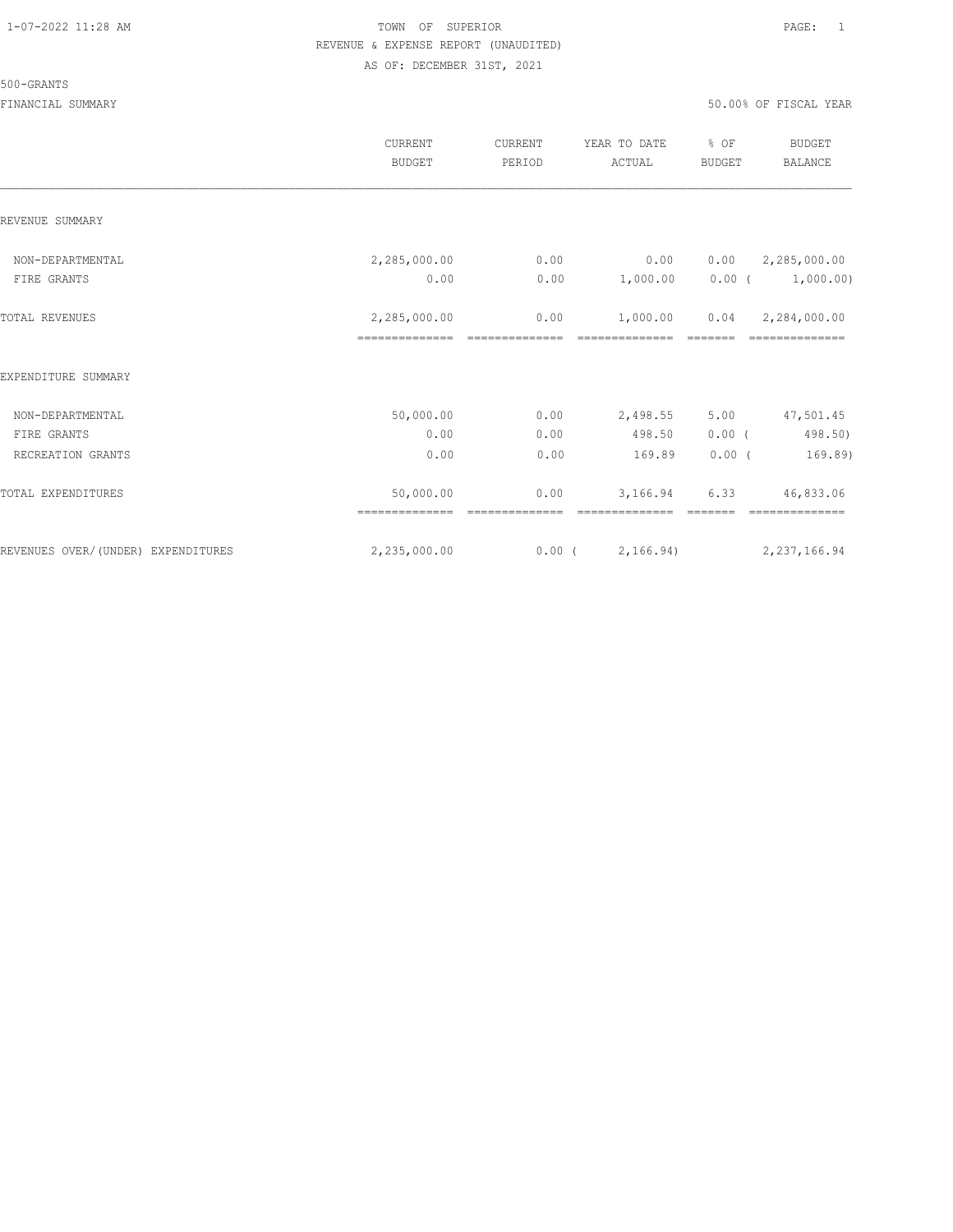# 510-Emergency Services

|                                    | CURRENT<br><b>BUDGET</b>     | CURRENT<br>PERIOD                       | YEAR TO DATE<br>ACTUAL               | % OF<br><b>BUDGET</b> | BUDGET<br><b>BALANCE</b> |
|------------------------------------|------------------------------|-----------------------------------------|--------------------------------------|-----------------------|--------------------------|
| REVENUE SUMMARY                    |                              |                                         |                                      |                       |                          |
| RC EMERGENCY SERV-FIRE             |                              | 127, 140.00   127, 140.00   127, 140.00 |                                      | 100.00                | 0.00                     |
| RC EMERGENCY SERV-POLICE           | 72,860.00                    | 72,860.00                               | 72,860.00                            | 100.00                | 0.00                     |
| <b>TOTAL REVENUES</b>              | 200,000.00<br>============== | 200,000.00                              | 200,000.00                           | 100.00                | 0.00                     |
| EXPENDITURE SUMMARY                |                              |                                         |                                      |                       |                          |
| RC EMERGENCY SERV-FIRE             |                              |                                         | 127,140.00 36,206.44 46,004.32 36.18 |                       | 81, 135.68               |
| RC EMERGENCY SERV-POLICE           | 72,860.00                    | 445.26                                  | 13,531.40 18.57                      |                       | 59,328.60                |
| TOTAL EXPENDITURES                 | 200,000.00<br>============== | 36,651.70                               | 59,535.72                            | 29.77                 | 140,464.28               |
| REVENUES OVER/(UNDER) EXPENDITURES | 0.00                         |                                         | 163, 348.30 140, 464.28              | $\sqrt{2}$            | 140,464.28)              |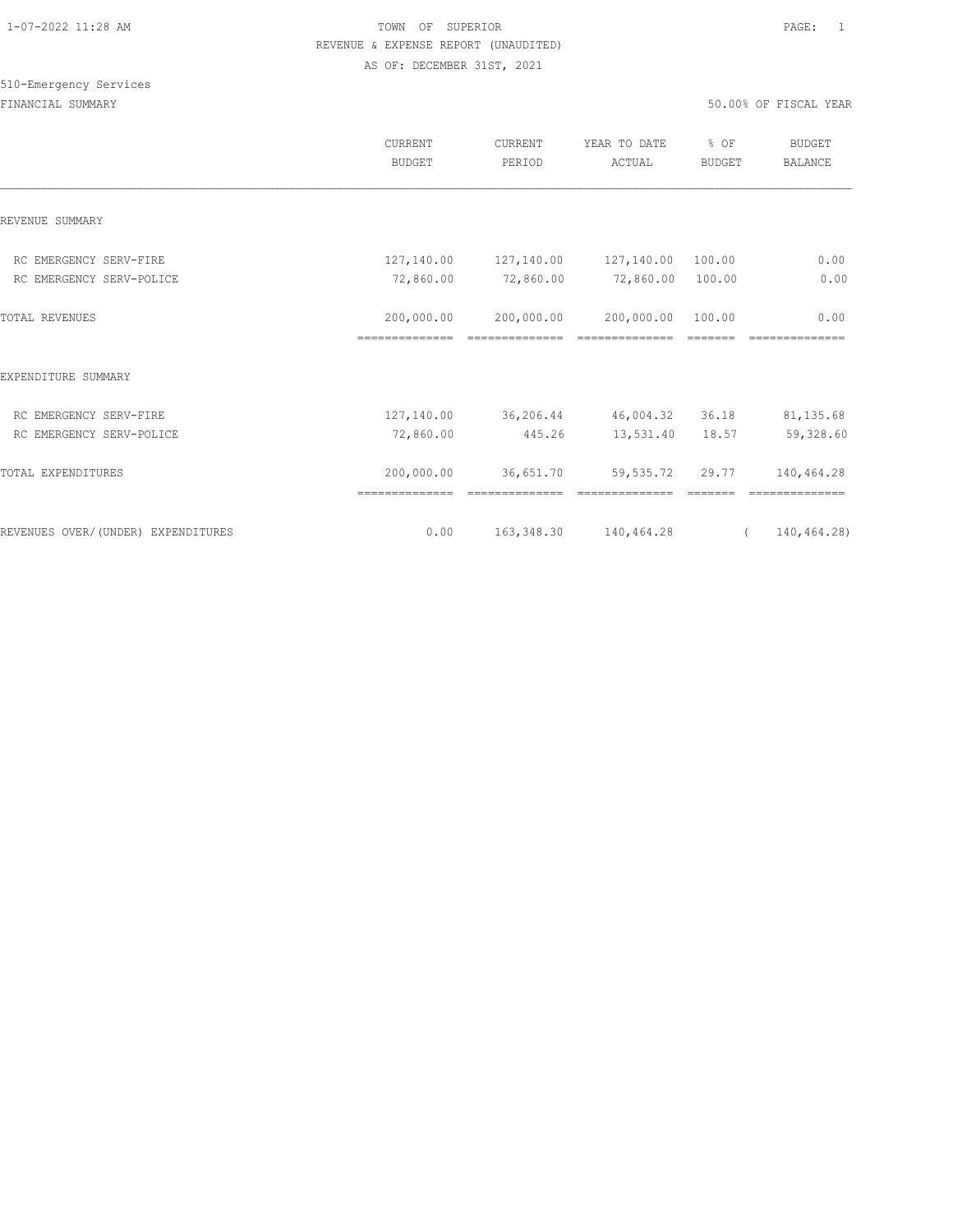|                                    | CURRENT<br><b>BUDGET</b>                           | CURRENT<br>PERIOD | YEAR TO DATE<br>ACTUAL | % OF<br><b>BUDGET</b> | BUDGET<br><b>BALANCE</b> |
|------------------------------------|----------------------------------------------------|-------------------|------------------------|-----------------------|--------------------------|
| REVENUE SUMMARY                    |                                                    |                   |                        |                       |                          |
| MAYOR & COUNCIL                    | 1,200,000.00                                       | 0.00              | 1,200,000.00           | 100.00                | 0.00                     |
| ECONOMIC DEVELOPMENT               | 275,000.00                                         | 0.00              | 0.00                   | 0.00                  | 275,000.00               |
| <b>TOTAL REVENUES</b>              | 1,475,000.00                                       | 0.00              | 1,200,000.00           | 81.36                 | 275,000.00               |
|                                    |                                                    |                   |                        |                       |                          |
| EXPENDITURE SUMMARY                |                                                    |                   |                        |                       |                          |
| MAYOR & COUNCIL                    | 3,500,000.00                                       | 124.89            | 15,642.26 0.45         |                       | 3, 484, 357.74           |
| ECONOMIC DEVELOPMENT               | 210,000.00                                         | 17,500.00         | 125,000.00             | 59.52                 | 85,000.00                |
| <b>TOTAL EXPENDITURES</b>          | 3,710,000.00                                       | 17,624.89         | 140,642.26             | 3.79                  | 3,569,357.74             |
|                                    |                                                    |                   |                        |                       |                          |
| REVENUES OVER/(UNDER) EXPENDITURES | $(2, 235, 000.00)$ $(17, 624.89)$ $1, 059, 357.74$ |                   |                        |                       | (3, 294, 357, 74)        |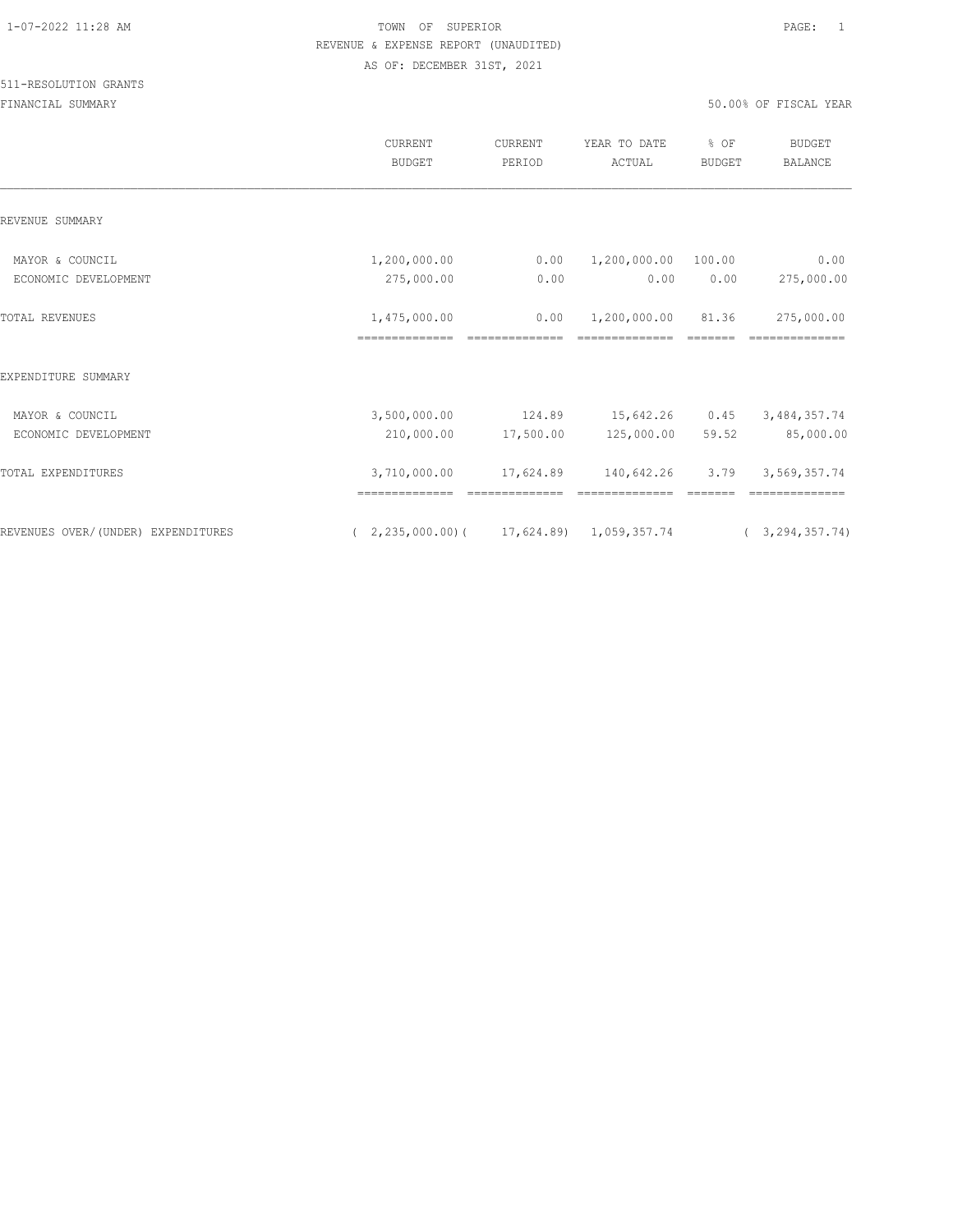512-AZCares Fund

|                     | CURRENT<br>BUDGET | CURRENT<br>PERIOD                  | YEAR TO DATE<br>ACTUAL             | % OF<br>BUDGET | BUDGET<br>BALANCE                  |
|---------------------|-------------------|------------------------------------|------------------------------------|----------------|------------------------------------|
| REVENUE SUMMARY     |                   |                                    |                                    |                |                                    |
| EXPENDITURE SUMMARY | ==============    | ---------------<br>--------------- | ---------------<br>_______________ |                | ---------------<br>--------------- |
|                     | ==============    | ---------------<br>--------------  |                                    |                | ---------------<br>--------------- |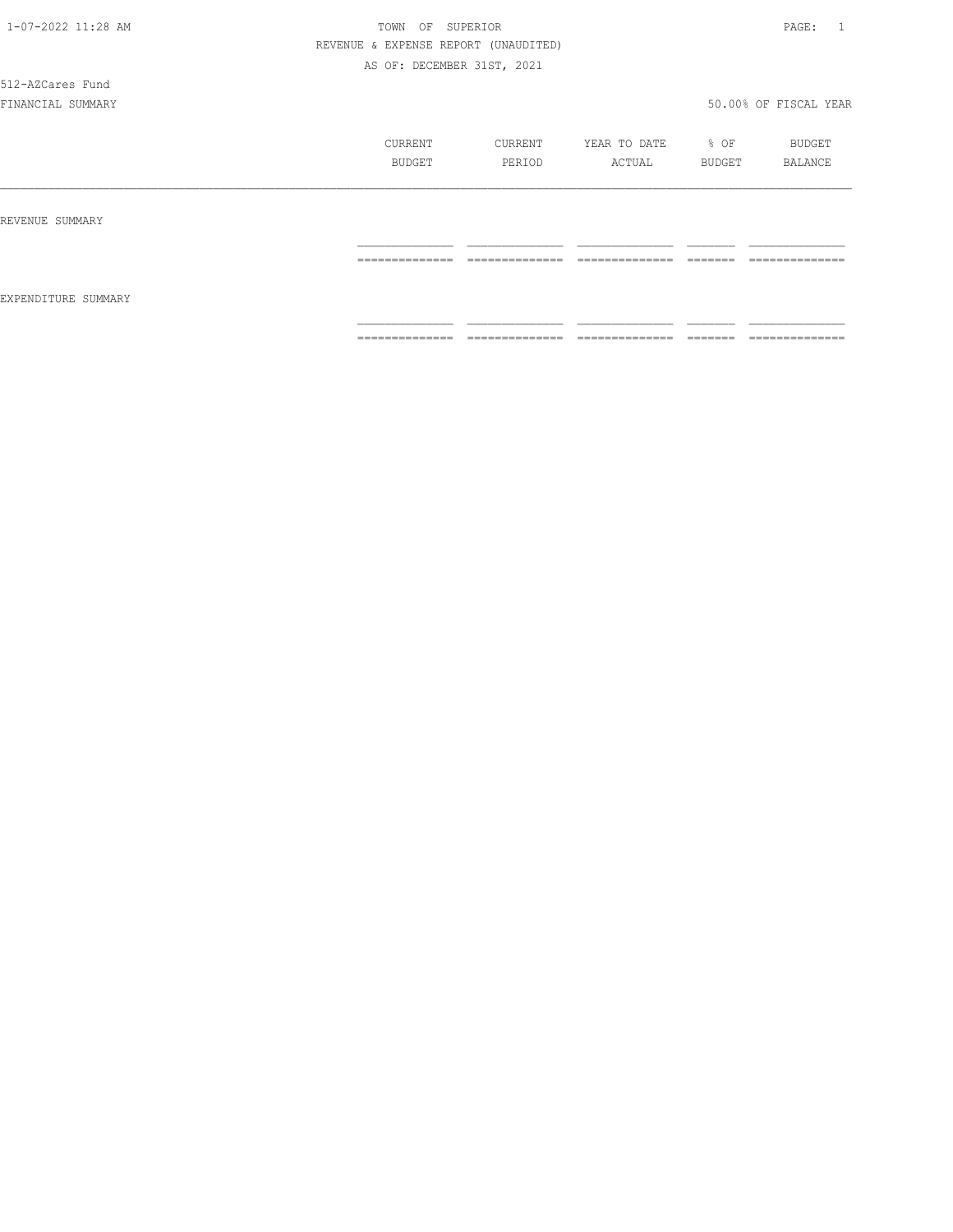# 513-POLICE GRANTS

|                     | CURRENT<br>BUDGET               | CURRENT<br>PERIOD            | YEAR TO DATE<br>ACTUAL            | $8$ OF<br>BUDGET   | BUDGET<br>BALANCE                                                                                                                                                                                                                                                                                                                                                                                                                                                                            |
|---------------------|---------------------------------|------------------------------|-----------------------------------|--------------------|----------------------------------------------------------------------------------------------------------------------------------------------------------------------------------------------------------------------------------------------------------------------------------------------------------------------------------------------------------------------------------------------------------------------------------------------------------------------------------------------|
| REVENUE SUMMARY     |                                 |                              |                                   |                    |                                                                                                                                                                                                                                                                                                                                                                                                                                                                                              |
|                     | ---------------<br>------------ | ______________<br>---------- | ______________<br>----------      | --------<br>====== | ______________<br>------------                                                                                                                                                                                                                                                                                                                                                                                                                                                               |
| EXPENDITURE SUMMARY |                                 |                              |                                   |                    |                                                                                                                                                                                                                                                                                                                                                                                                                                                                                              |
|                     | ==============                  | $2222222222222222$           | ______________<br>_______________ |                    | $\begin{array}{c} \multicolumn{2}{c} {\textbf{1}} & \multicolumn{2}{c} {\textbf{2}} & \multicolumn{2}{c} {\textbf{3}} & \multicolumn{2}{c} {\textbf{4}} \\ \multicolumn{2}{c} {\textbf{2}} & \multicolumn{2}{c} {\textbf{3}} & \multicolumn{2}{c} {\textbf{4}} & \multicolumn{2}{c} {\textbf{5}} & \multicolumn{2}{c} {\textbf{6}} \\ \multicolumn{2}{c} {\textbf{4}} & \multicolumn{2}{c} {\textbf{5}} & \multicolumn{2}{c} {\textbf{6}} & \multicolumn{2}{c} {\textbf{6}} & \multicolumn{$ |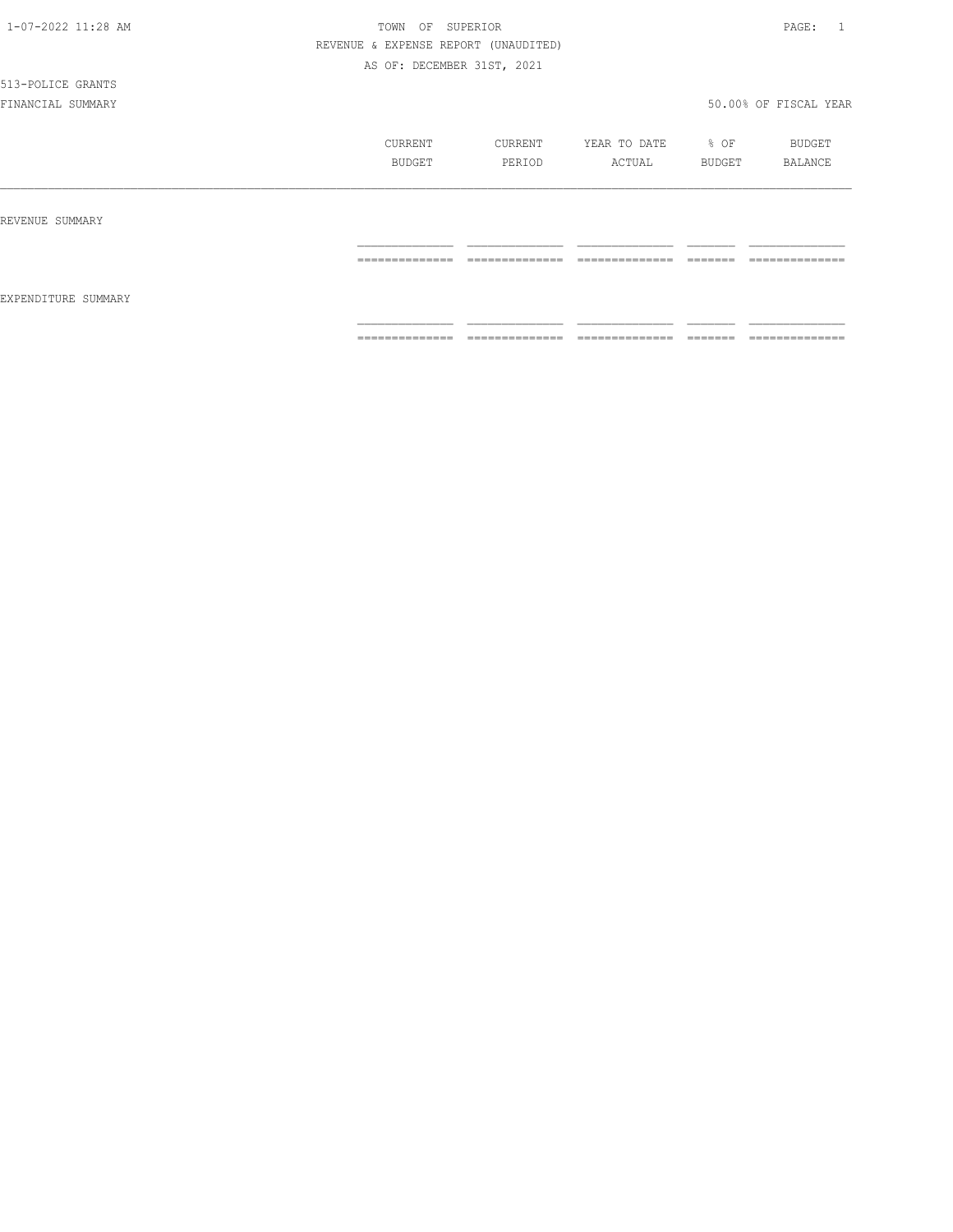|                                    | CURRENT       | CURRENT | YEAR TO DATE           | % OF     | BUDGET                         |
|------------------------------------|---------------|---------|------------------------|----------|--------------------------------|
|                                    | <b>BUDGET</b> | PERIOD  | ACTUAL                 | BUDGET   | <b>BALANCE</b>                 |
|                                    |               |         |                        |          |                                |
|                                    |               |         |                        |          |                                |
| REVENUE SUMMARY                    |               |         |                        |          |                                |
|                                    |               |         |                        |          |                                |
|                                    |               |         |                        |          |                                |
| EXPENDITURE SUMMARY                |               |         |                        |          |                                |
|                                    |               |         |                        |          |                                |
| ECONOMIC DEVELOPMENT               | 0.00          | 0.00    |                        |          | 12,520.00   0.00 $(12,520.00)$ |
| TOTAL EXPENDITURES                 | 0.00          | 0.00    | 12,520.00              | $0.00$ ( | 12,520.00)                     |
|                                    |               |         |                        |          |                                |
|                                    |               |         |                        |          |                                |
| REVENUES OVER/(UNDER) EXPENDITURES | 0.00          |         | $0.00$ ( $12,520.00$ ) |          | 12,520.00                      |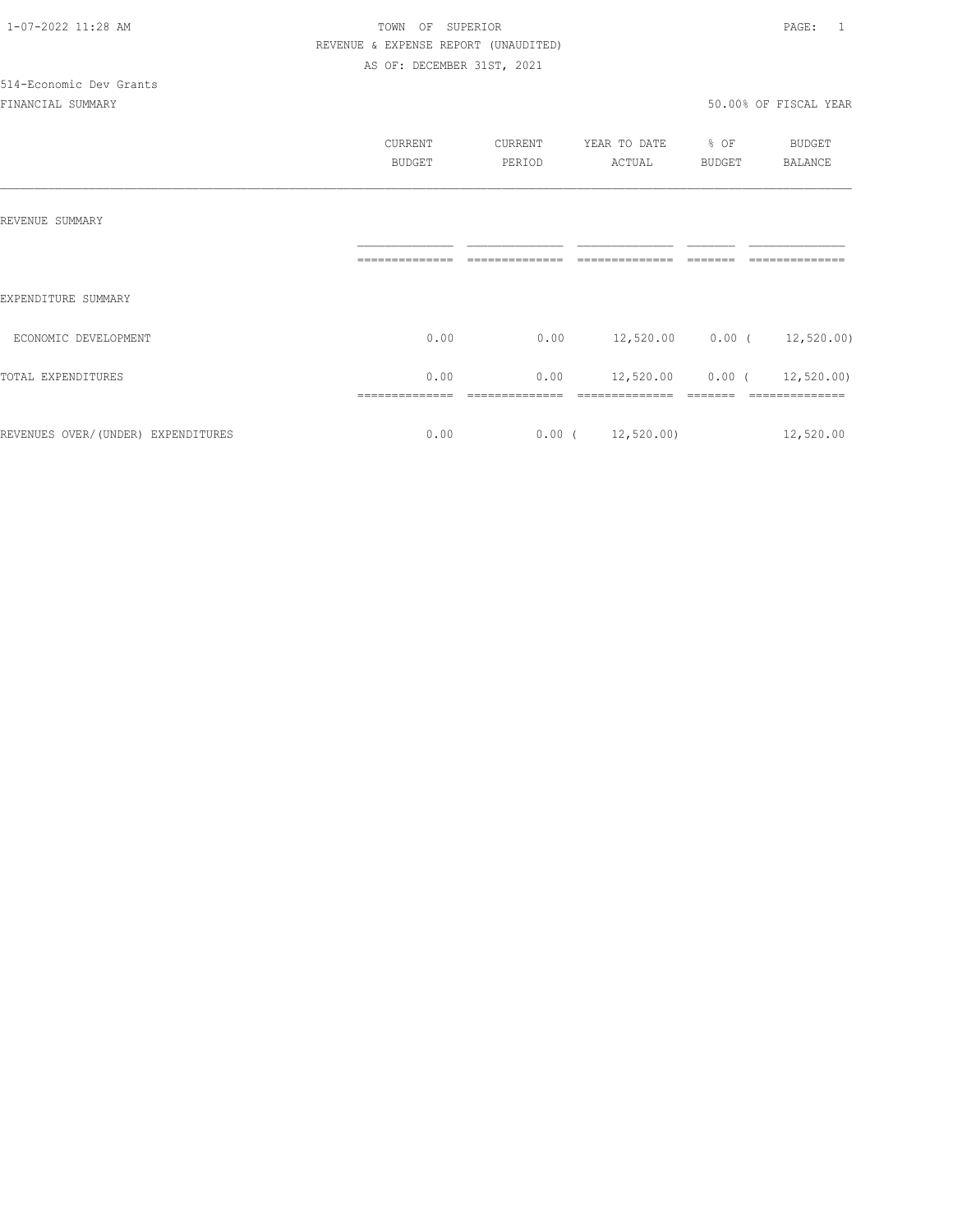# 800-FIRE DEPT PENSION

|                     | CURRENT<br>BUDGET                                                                                                                                                                                                                                                                                                                                                                                                                                                                            | CURRENT<br>PERIOD                 | YEAR TO DATE<br>ACTUAL                                                                                                                                                                                                                                                                                                                                                                                                                                                                 | % OF<br>BUDGET                                                                                                                                                                                                                                                                                                                                                                                                                                                                                                                                                    | BUDGET<br>BALANCE                 |
|---------------------|----------------------------------------------------------------------------------------------------------------------------------------------------------------------------------------------------------------------------------------------------------------------------------------------------------------------------------------------------------------------------------------------------------------------------------------------------------------------------------------------|-----------------------------------|----------------------------------------------------------------------------------------------------------------------------------------------------------------------------------------------------------------------------------------------------------------------------------------------------------------------------------------------------------------------------------------------------------------------------------------------------------------------------------------|-------------------------------------------------------------------------------------------------------------------------------------------------------------------------------------------------------------------------------------------------------------------------------------------------------------------------------------------------------------------------------------------------------------------------------------------------------------------------------------------------------------------------------------------------------------------|-----------------------------------|
| REVENUE SUMMARY     |                                                                                                                                                                                                                                                                                                                                                                                                                                                                                              |                                   |                                                                                                                                                                                                                                                                                                                                                                                                                                                                                        |                                                                                                                                                                                                                                                                                                                                                                                                                                                                                                                                                                   |                                   |
| EXPENDITURE SUMMARY | ==============                                                                                                                                                                                                                                                                                                                                                                                                                                                                               | --------------<br>.               | ==============                                                                                                                                                                                                                                                                                                                                                                                                                                                                         | =======                                                                                                                                                                                                                                                                                                                                                                                                                                                                                                                                                           | ==============                    |
|                     | $\begin{array}{c} \multicolumn{2}{c} {\textbf{1}} & \multicolumn{2}{c} {\textbf{2}} & \multicolumn{2}{c} {\textbf{3}} & \multicolumn{2}{c} {\textbf{4}} \\ \multicolumn{2}{c} {\textbf{2}} & \multicolumn{2}{c} {\textbf{3}} & \multicolumn{2}{c} {\textbf{4}} & \multicolumn{2}{c} {\textbf{5}} & \multicolumn{2}{c} {\textbf{6}} \\ \multicolumn{2}{c} {\textbf{4}} & \multicolumn{2}{c} {\textbf{5}} & \multicolumn{2}{c} {\textbf{6}} & \multicolumn{2}{c} {\textbf{6}} & \multicolumn{$ | ______________<br>--------------- | $\begin{array}{cccccccccc} \multicolumn{2}{c}{} & \multicolumn{2}{c}{} & \multicolumn{2}{c}{} & \multicolumn{2}{c}{} & \multicolumn{2}{c}{} & \multicolumn{2}{c}{} & \multicolumn{2}{c}{} & \multicolumn{2}{c}{} & \multicolumn{2}{c}{} & \multicolumn{2}{c}{} & \multicolumn{2}{c}{} & \multicolumn{2}{c}{} & \multicolumn{2}{c}{} & \multicolumn{2}{c}{} & \multicolumn{2}{c}{} & \multicolumn{2}{c}{} & \multicolumn{2}{c}{} & \multicolumn{2}{c}{} & \multicolumn{2}{c}{} & \mult$ | $\begin{array}{c} \begin{array}{c} \begin{array}{c} \begin{array}{c} \begin{array}{c} \end{array}\\ \end{array}\\ \end{array} \end{array} \end{array} \end{array} \end{array} \end{array} \end{array} \begin{array}{c} \begin{array}{c} \begin{array}{c} \begin{array}{c} \end{array}\\ \end{array} \end{array} \end{array} \end{array} \begin{array}{c} \begin{array}{c} \begin{array}{c} \end{array}\\ \end{array} \end{array} \end{array} \begin{array}{c} \begin{array}{c} \begin{array}{c} \end{array}\\ \end{array} \end{array} \end{array} \begin{array}{$ | ______________<br>--------------- |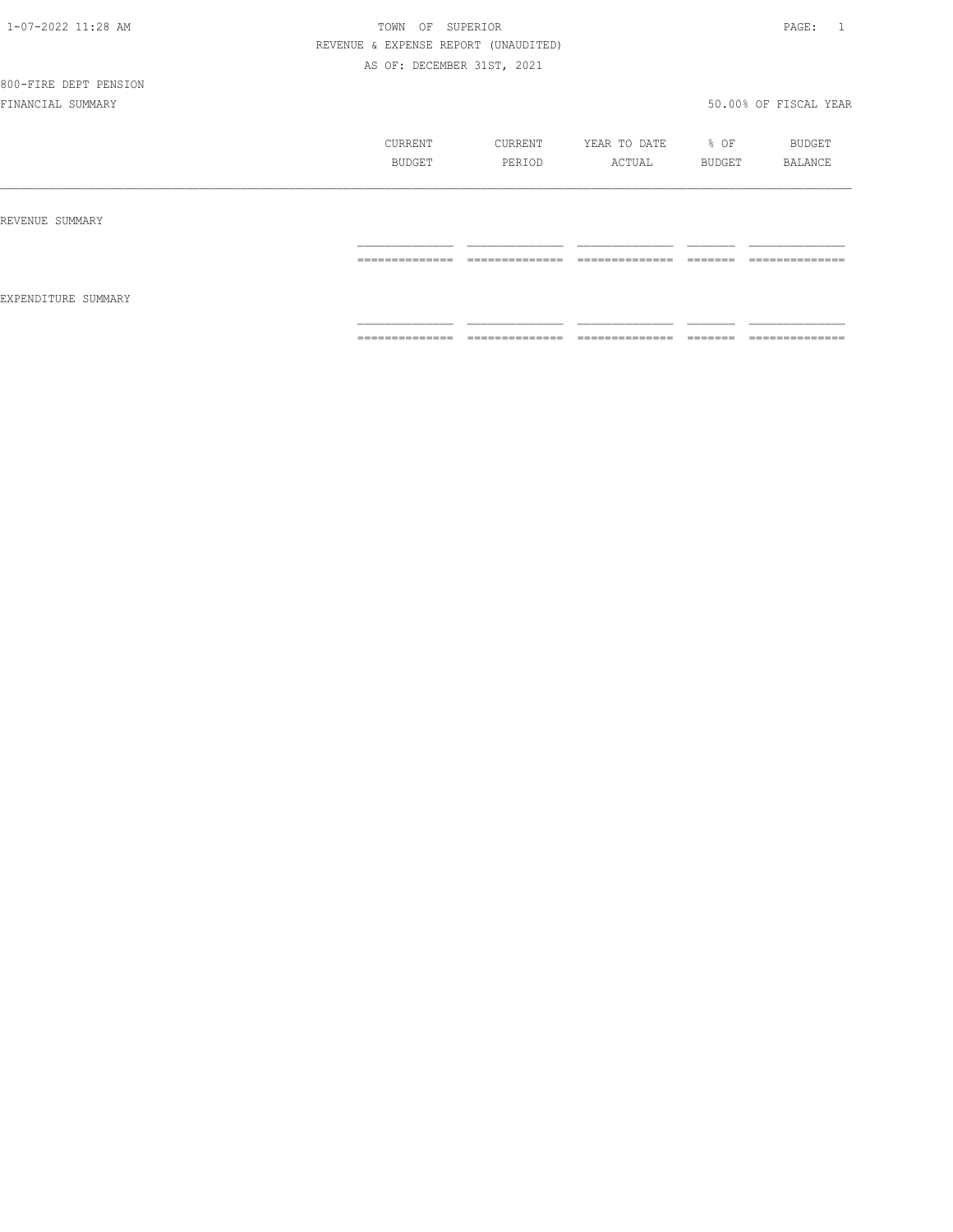810-LGIP

|                     | CURRENT<br>BUDGET | CURRENT<br>PERIOD                 | YEAR TO DATE<br>ACTUAL | % OF<br>BUDGET      | BUDGET<br>BALANCE              |
|---------------------|-------------------|-----------------------------------|------------------------|---------------------|--------------------------------|
| REVENUE SUMMARY     |                   |                                   |                        |                     |                                |
| EXPENDITURE SUMMARY | ==============    | ______________<br>.               | ______________<br>.    | --------<br>------- | ______________<br>------------ |
|                     | ==============    | ______________<br>--------------- | ==============         | =======             | ==============                 |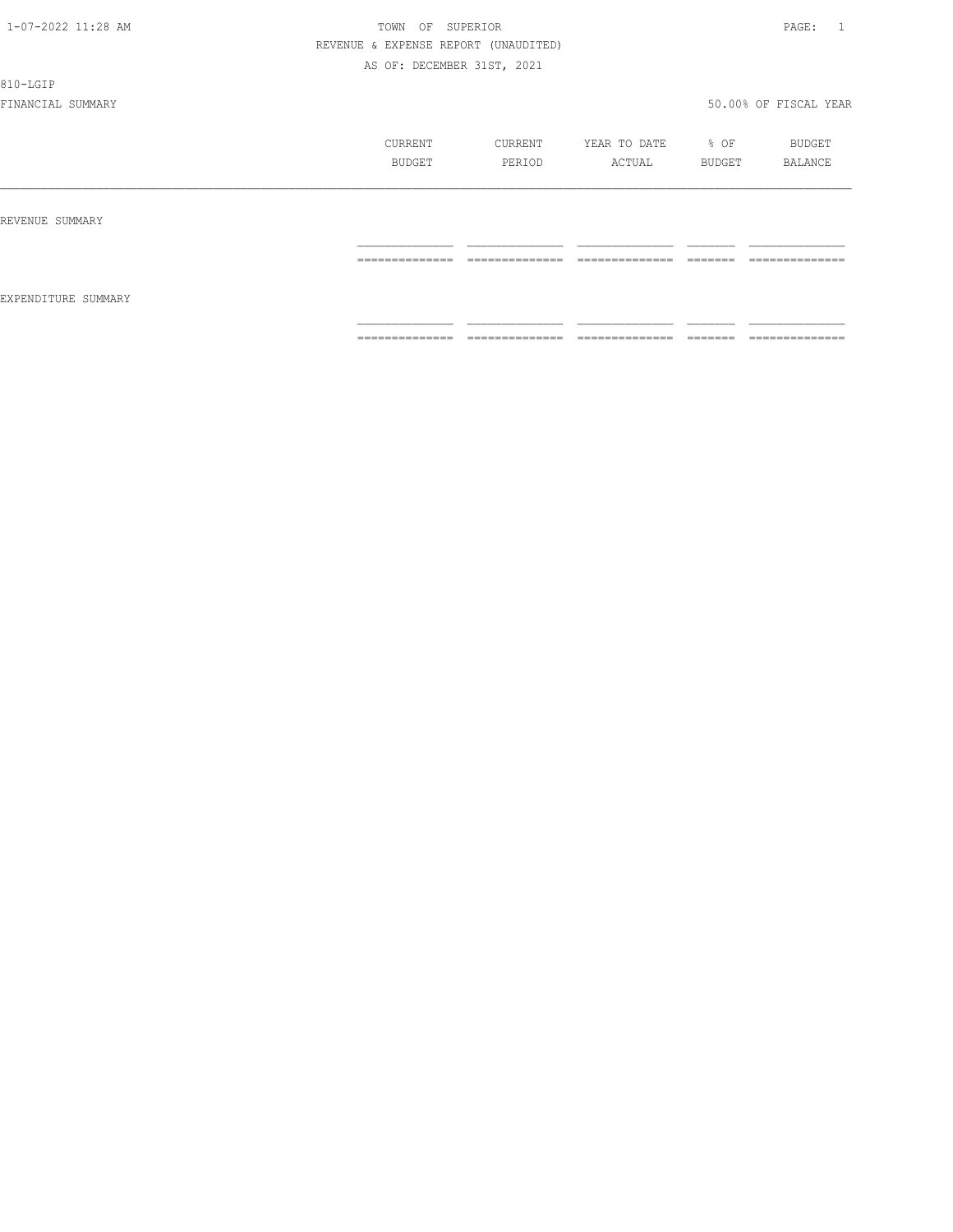820-EXPLORERS

|                     | CURRENT<br>BUDGET                                                                                                                                                                                                                                                                                                                                                                                                                                                                      | CURRENT<br>PERIOD                 | YEAR TO DATE<br>ACTUAL                                                                                                                                                                                                                                                                                                                                                                                                                                                                       | % OF<br>BUDGET      | BUDGET<br>BALANCE                  |
|---------------------|----------------------------------------------------------------------------------------------------------------------------------------------------------------------------------------------------------------------------------------------------------------------------------------------------------------------------------------------------------------------------------------------------------------------------------------------------------------------------------------|-----------------------------------|----------------------------------------------------------------------------------------------------------------------------------------------------------------------------------------------------------------------------------------------------------------------------------------------------------------------------------------------------------------------------------------------------------------------------------------------------------------------------------------------|---------------------|------------------------------------|
| REVENUE SUMMARY     |                                                                                                                                                                                                                                                                                                                                                                                                                                                                                        |                                   |                                                                                                                                                                                                                                                                                                                                                                                                                                                                                              |                     |                                    |
|                     | ______________<br>----------------                                                                                                                                                                                                                                                                                                                                                                                                                                                     | ______________<br>-------------   | ______________<br>_______________                                                                                                                                                                                                                                                                                                                                                                                                                                                            | --------<br>------- | ______________<br>---------------  |
| EXPENDITURE SUMMARY |                                                                                                                                                                                                                                                                                                                                                                                                                                                                                        |                                   |                                                                                                                                                                                                                                                                                                                                                                                                                                                                                              |                     |                                    |
|                     | $\begin{array}{cccccccccc} \multicolumn{2}{c}{} & \multicolumn{2}{c}{} & \multicolumn{2}{c}{} & \multicolumn{2}{c}{} & \multicolumn{2}{c}{} & \multicolumn{2}{c}{} & \multicolumn{2}{c}{} & \multicolumn{2}{c}{} & \multicolumn{2}{c}{} & \multicolumn{2}{c}{} & \multicolumn{2}{c}{} & \multicolumn{2}{c}{} & \multicolumn{2}{c}{} & \multicolumn{2}{c}{} & \multicolumn{2}{c}{} & \multicolumn{2}{c}{} & \multicolumn{2}{c}{} & \multicolumn{2}{c}{} & \multicolumn{2}{c}{} & \mult$ | ______________<br>--------------- | $\begin{array}{c} \multicolumn{2}{c} {\textbf{1}} & \multicolumn{2}{c} {\textbf{2}} & \multicolumn{2}{c} {\textbf{3}} & \multicolumn{2}{c} {\textbf{4}} \\ \multicolumn{2}{c} {\textbf{2}} & \multicolumn{2}{c} {\textbf{3}} & \multicolumn{2}{c} {\textbf{4}} & \multicolumn{2}{c} {\textbf{5}} & \multicolumn{2}{c} {\textbf{6}} \\ \multicolumn{2}{c} {\textbf{5}} & \multicolumn{2}{c} {\textbf{6}} & \multicolumn{2}{c} {\textbf{7}} & \multicolumn{2}{c} {\textbf{8}} & \multicolumn{$ |                     | ______________<br>---------------- |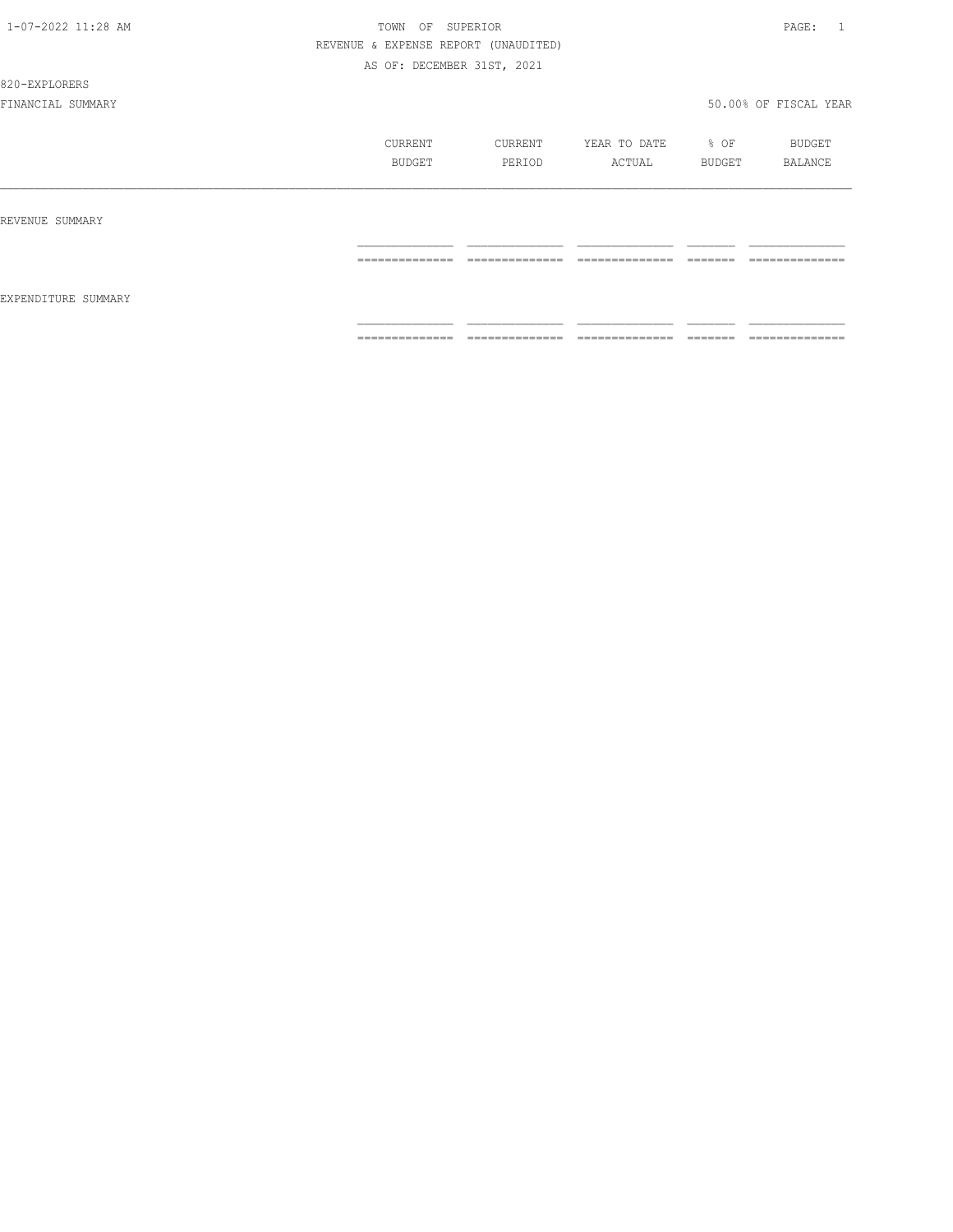|                                     | CURRENT<br><b>BUDGET</b> | CURRENT<br>PERIOD | YEAR TO DATE<br>ACTUAL | % OF<br><b>BUDGET</b> | <b>BUDGET</b><br><b>BALANCE</b> |
|-------------------------------------|--------------------------|-------------------|------------------------|-----------------------|---------------------------------|
| REVENUE SUMMARY                     |                          |                   |                        |                       |                                 |
| NON-DEPARTMENTAL                    | 0.00                     | 5,275.00          | 7,075.00               | $0.00$ (              | 7,075.00)                       |
| TOTAL REVENUES                      | 0.00<br>------------     | 5,275.00          | 7,075.00               | $0.00$ (              | 7,075.00)<br>==============     |
| EXPENDITURE SUMMARY                 |                          |                   |                        |                       |                                 |
|                                     |                          |                   |                        |                       |                                 |
| REVENUES OVER/ (UNDER) EXPENDITURES | 0.00                     | 5,275.00          | 7,075.00               |                       | 7,075.00)                       |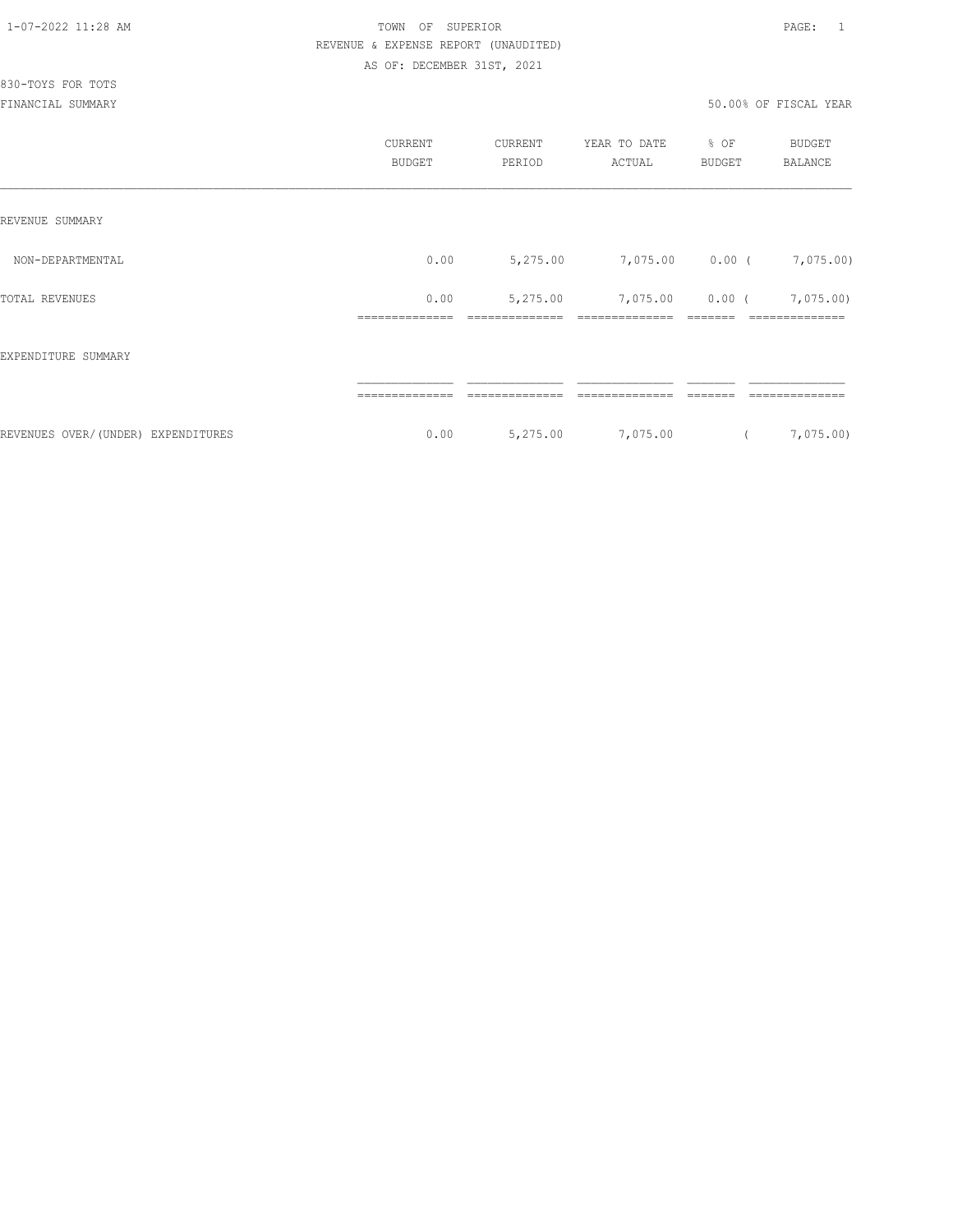# 840-GENERAL FIXED ASSETS

|                     | CURRENT<br>BUDGET | CURRENT<br>PERIOD               | YEAR TO DATE<br>ACTUAL          | % OF<br>BUDGET    | BUDGET<br>BALANCE |
|---------------------|-------------------|---------------------------------|---------------------------------|-------------------|-------------------|
| REVENUE SUMMARY     |                   |                                 |                                 |                   |                   |
|                     | ==============    | ______________<br>------------- | ==============                  | =======           | ==============    |
| EXPENDITURE SUMMARY |                   |                                 |                                 |                   |                   |
|                     | ==============    | ______________<br>____________  | ______________<br>_____________ | -------<br>====== | ==============    |